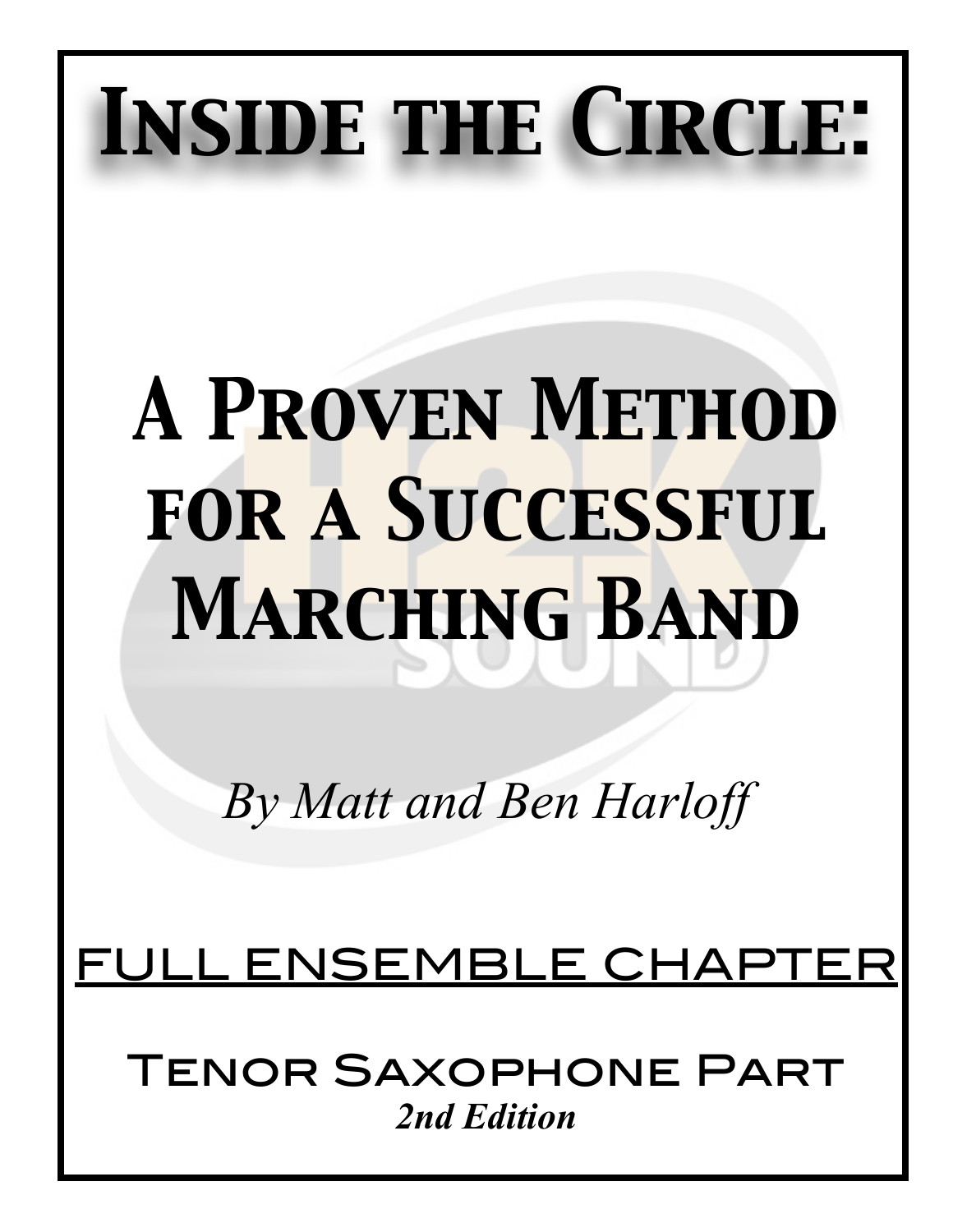*by Matt and Ben Harloff*

## TABLE OF CONTENTS

| <b>Breathing Exercises</b>                                                     | Page 3             |
|--------------------------------------------------------------------------------|--------------------|
| Long Tones                                                                     | Page 4             |
| -9 Count Tones on F Concert:                                                   | Page 4             |
| -9 Count Tones on Bb Concert:                                                  | Page 4             |
| -8 Count Tones on F Concert:                                                   | Page 4             |
| -8 Count Tones on Bb Concert:                                                  | Page 5             |
| -Release Exercise on F Concert:                                                | Page 5             |
| Stagger Breathing                                                              | Page 6             |
| Flexibility/Scales                                                             | Page 7             |
| -Flexibility Exercise #1:                                                      | Page 7             |
| -Flexibility Exercise #2:                                                      | Page 7             |
| -Flexibility Exercise #3:                                                      | Page 8             |
| -Flexibility Exercise #4:                                                      | Page 9             |
| Note Length/Shape Exercise                                                     | Page 10            |
| <b>Show Articulation Examples</b>                                              | Page 12            |
| -Basic 8 Staccato Eighth Notes:                                                |                    |
| -Show Articulation Example #1:                                                 | Page 12<br>Page 12 |
| -Show Articulation Example #2:                                                 | Page 13            |
| -Show Articulation Example #3:                                                 | Page 13            |
| <b>Tuning Exercises</b>                                                        | Page 15            |
| -Ensemble Fundamental Tuning Exercise:                                         | Page 15            |
| -Just IntonationTuning Exercises:                                              | Page 16            |
| -Bb Major Scale:                                                               | Page 16            |
|                                                                                |                    |
| -Bb Major Chord, F Major Chord, C Major Chord, Eb Major Chord, Ab Major Chord: | Page 16            |
| -G Minor Scale:                                                                | Page 17            |
| -G Minor Chord, D Minor Chord, A Minor Chord, C Minor Chord, F Minor Chord:    | Page 17            |
| <b>Tuning Charts</b>                                                           | Page 18            |
| Chorales                                                                       | Page 20            |
| -"O Sacred Head Now Wounded" by JS Bach:                                       | Page 20            |
| -"Be Thou My Vision":                                                          | Page 20            |
| -"Faith of Our Fathers" by H Hemy:                                             | Page 20            |
| <b>Full Volume</b>                                                             | Page 21            |
| -Excerpt $#1$ :                                                                | Page 21            |
| -Excerpt #2:                                                                   | Page 21            |
| -Excerpt $#3$ :                                                                | Page 21            |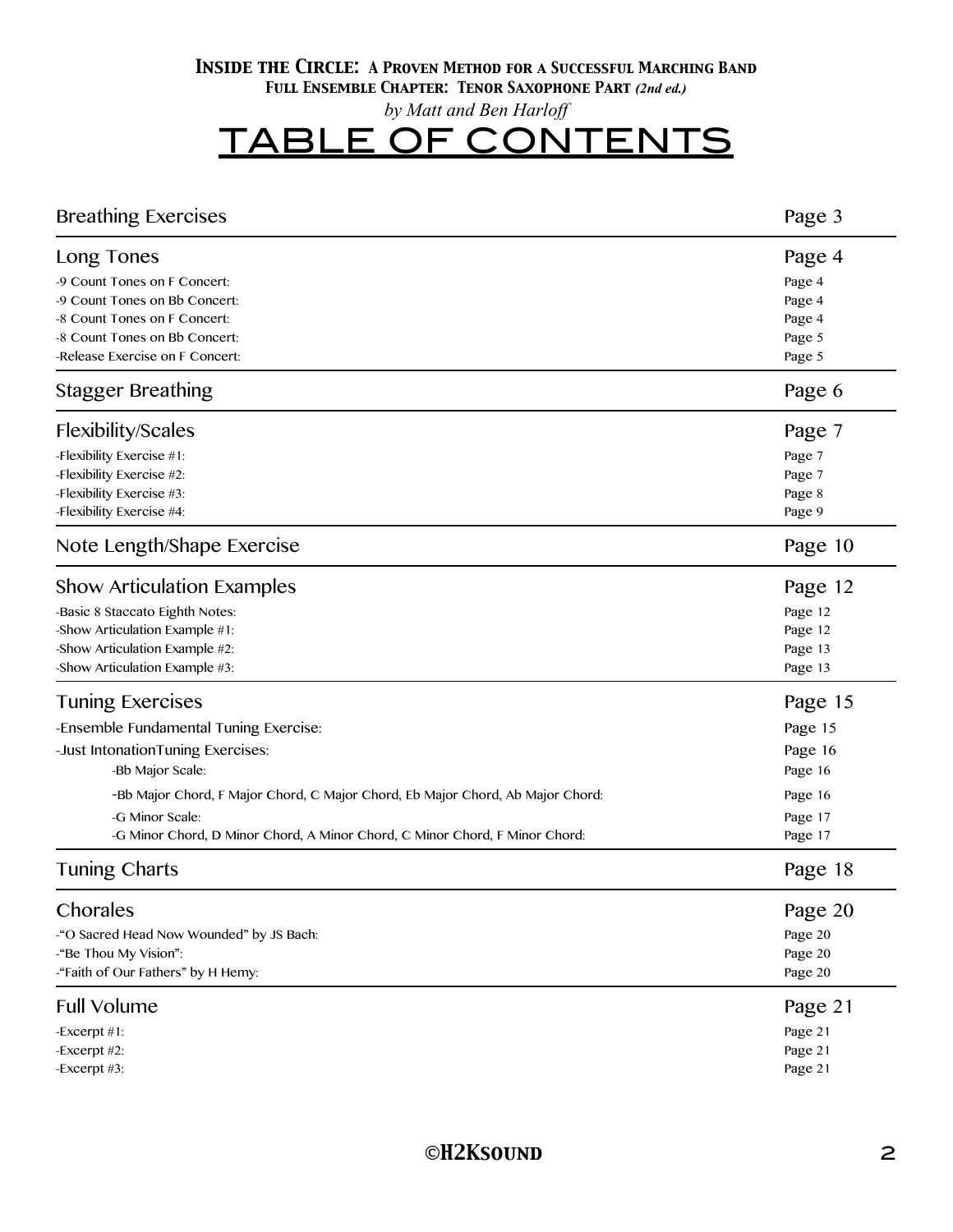## **Breathing Exercises**

## **Breathing Exercise #1: Smooth and Slow**

Inhale 8-Exhale 8(repeats), Inhale 6-Exhale 6 (repeats), Inhale 4-Exhale 4 (repeats)

## **Breathing Exercise #2: Slow to Fast**

Inhale 8-Exhale 8 (repeats), Inhale 7-Exhale 7 (repeats), Inhale 6-Exhale 6 (repeats), 5, 4, 3, 2, 1

## **Breathing Exercise #3: Fast to Slow**

Inhale 1-Exhale 1 (repeats), Inhale 2-Exhale 2 (repeats), Inhale 3-Exhale 3 (repeats), 4, 5, 6, 7, 8

## **Breathing Exercise #4: Expand In/Contract Out**

Inhale 8 Counts, Hold 10 seconds and sip small breaths, Exhale 1 count, Hiss 10 seconds, Inhale 1 Count, Exhale 1 Count, Relax

## **Breathing Exercise #5: Dynamic Breathing**

Sustain a piano Dynamic level for 4-8 counts, Rest for 4 counts (repeats) Sustain a Mezzo Forte Dynamic level for 4-8 counts, Rest for 4 counts (repeats) Sustain a Fortissimo Dynamic level for 4-8 counts, Rest for 4 counts (repeats)

## **Breathing Exercise #6: Long Tone Exercise**

Perform any of the Long Tone Exercises as a breathing exercise.

### **Breathing Exercise #7: Note Length/Shape Exercise**

Perform any of the Note Length/Shape Exercises as a breathing exercise.

## **Breathing Exercise #8: Show Excerpts**

Choose an excerpt from your show and perform it as a breathing exercise.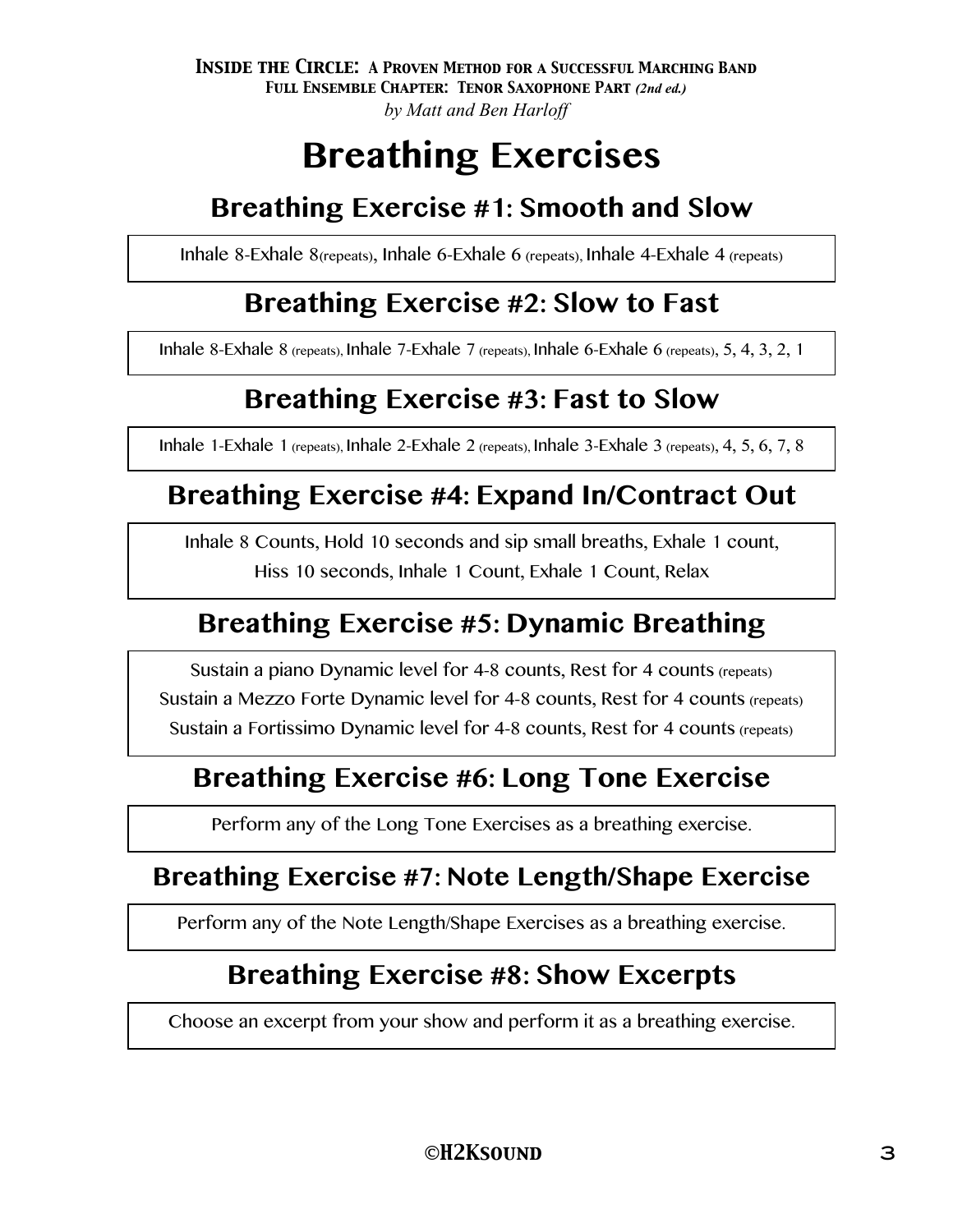*Inside the Circle: A Proven Method for a Successful Marching Band* 

*Full Ensemble Chapter: Tenor Saxophone Part (2nd ed.)*

*by Matt and Ben Harloff*



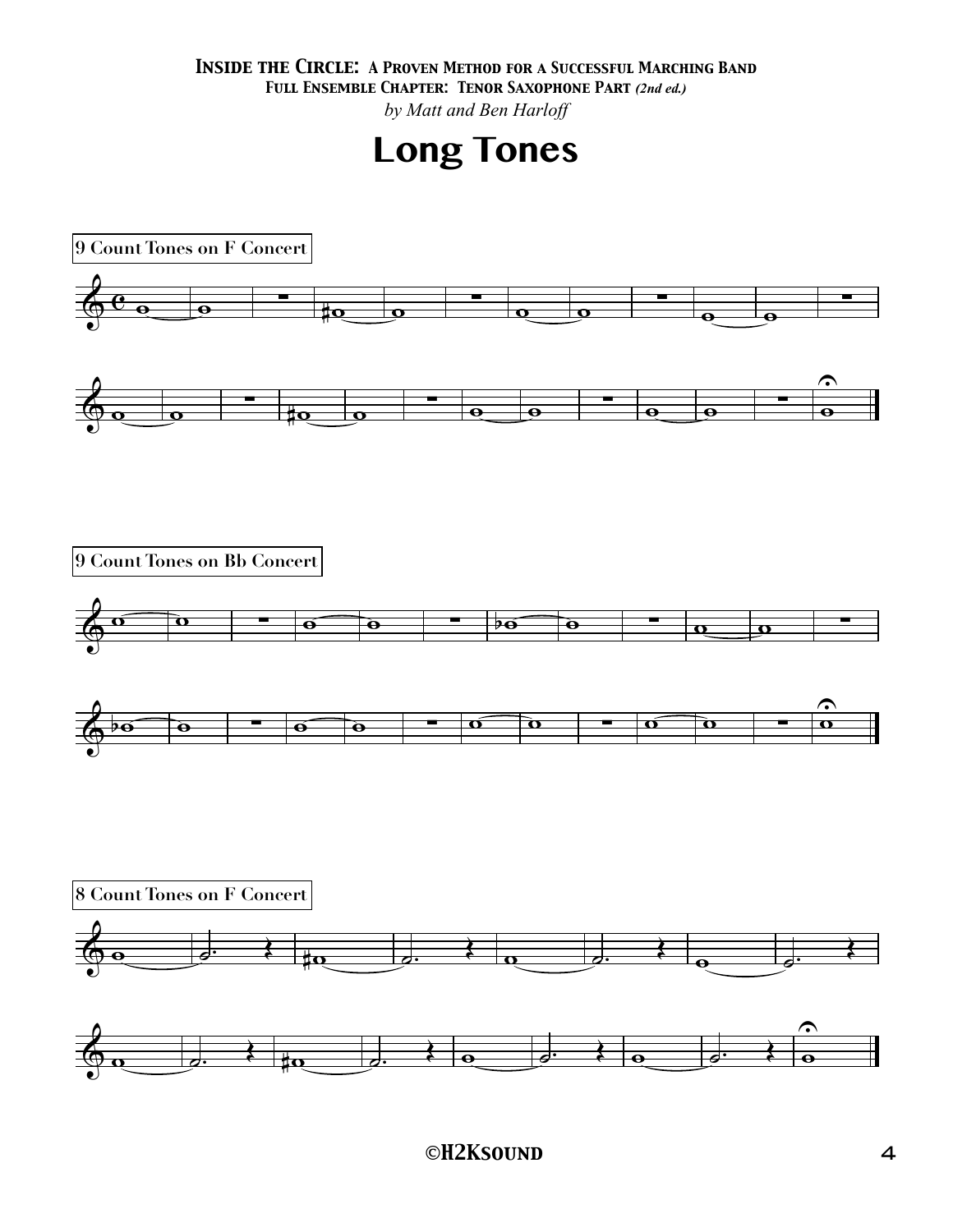*by Matt and Ben Harloff*

Long Tones

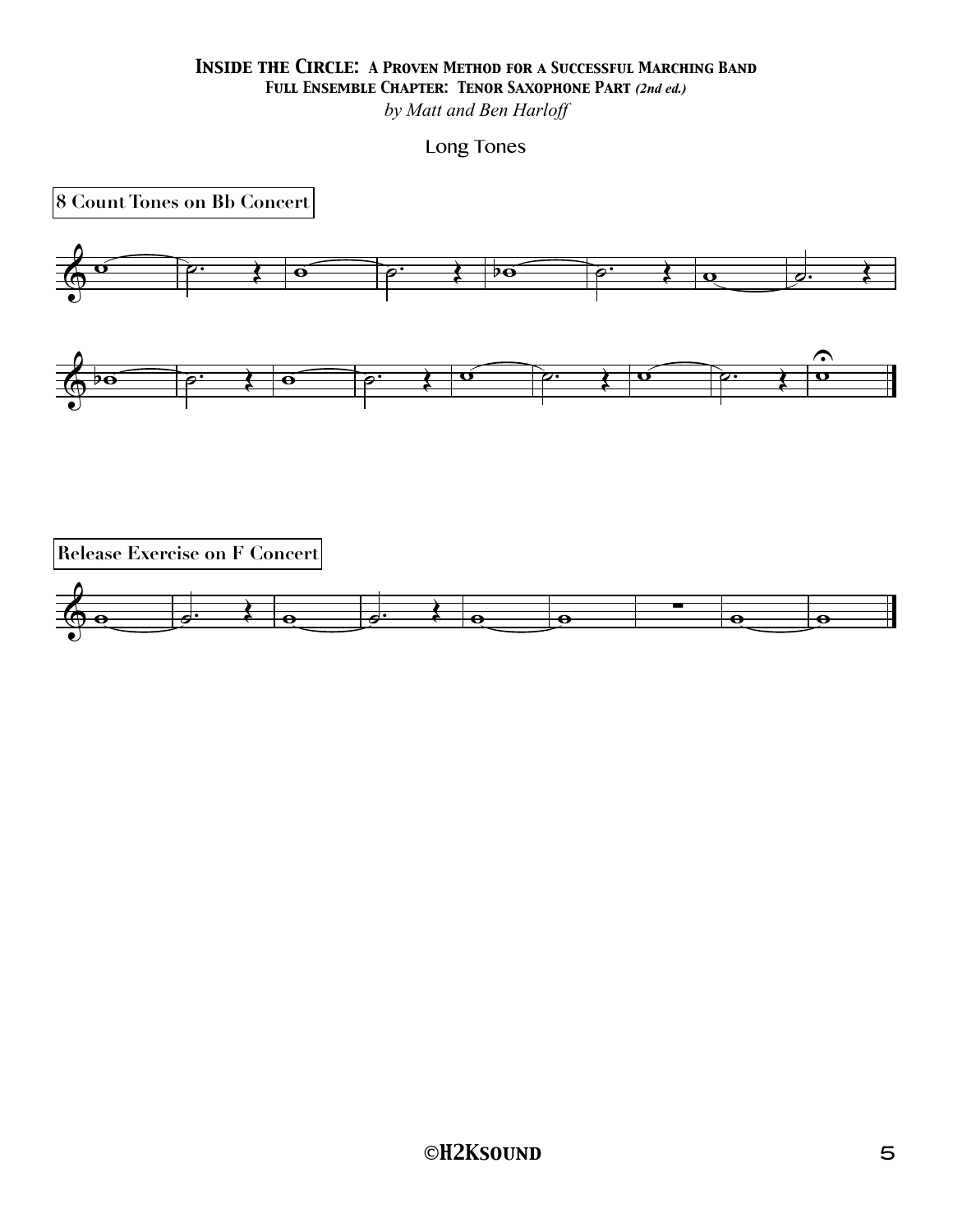## **Stagger Breathing Exercises**

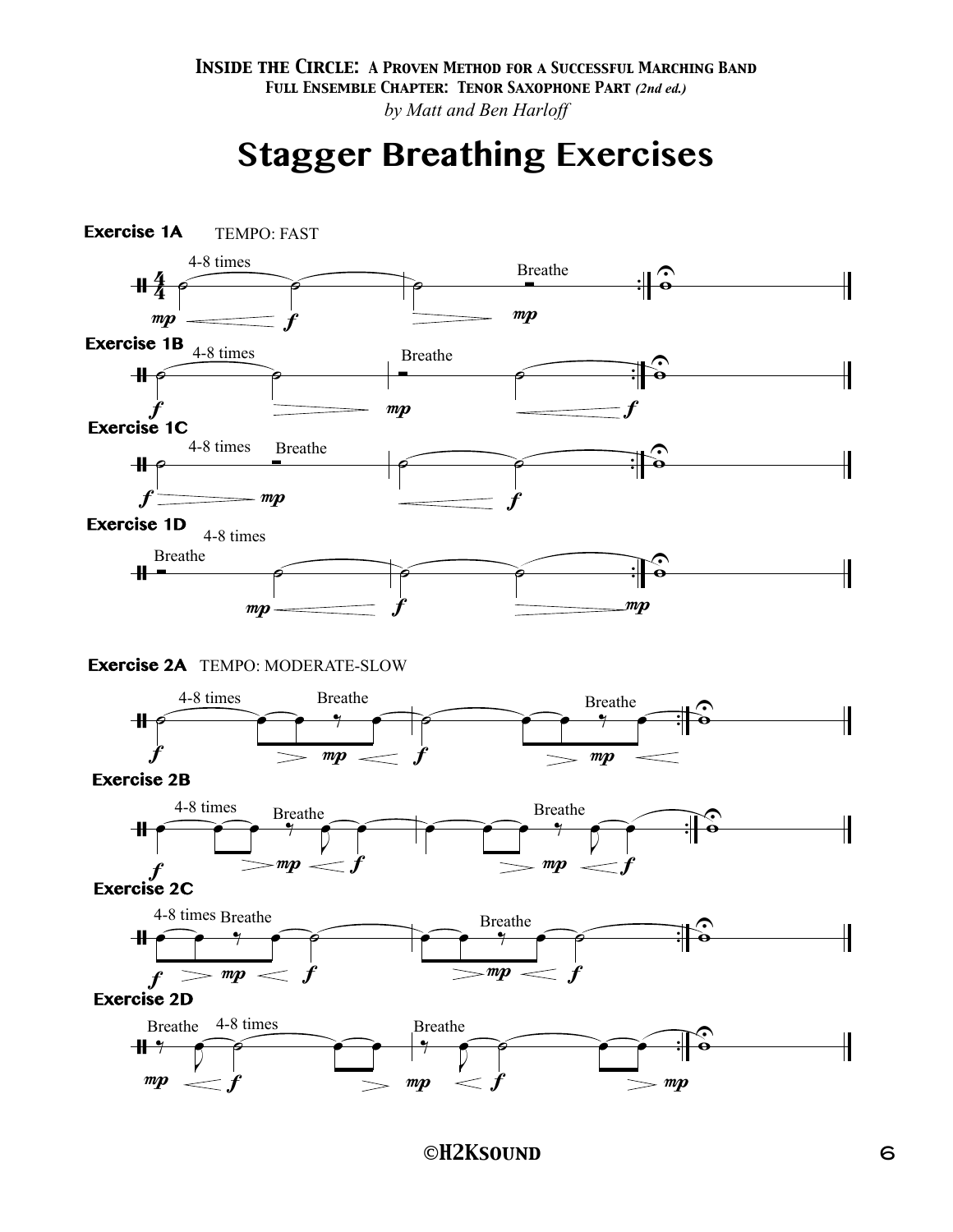*by Matt and Ben Harloff*

**Flexibility / Scales**

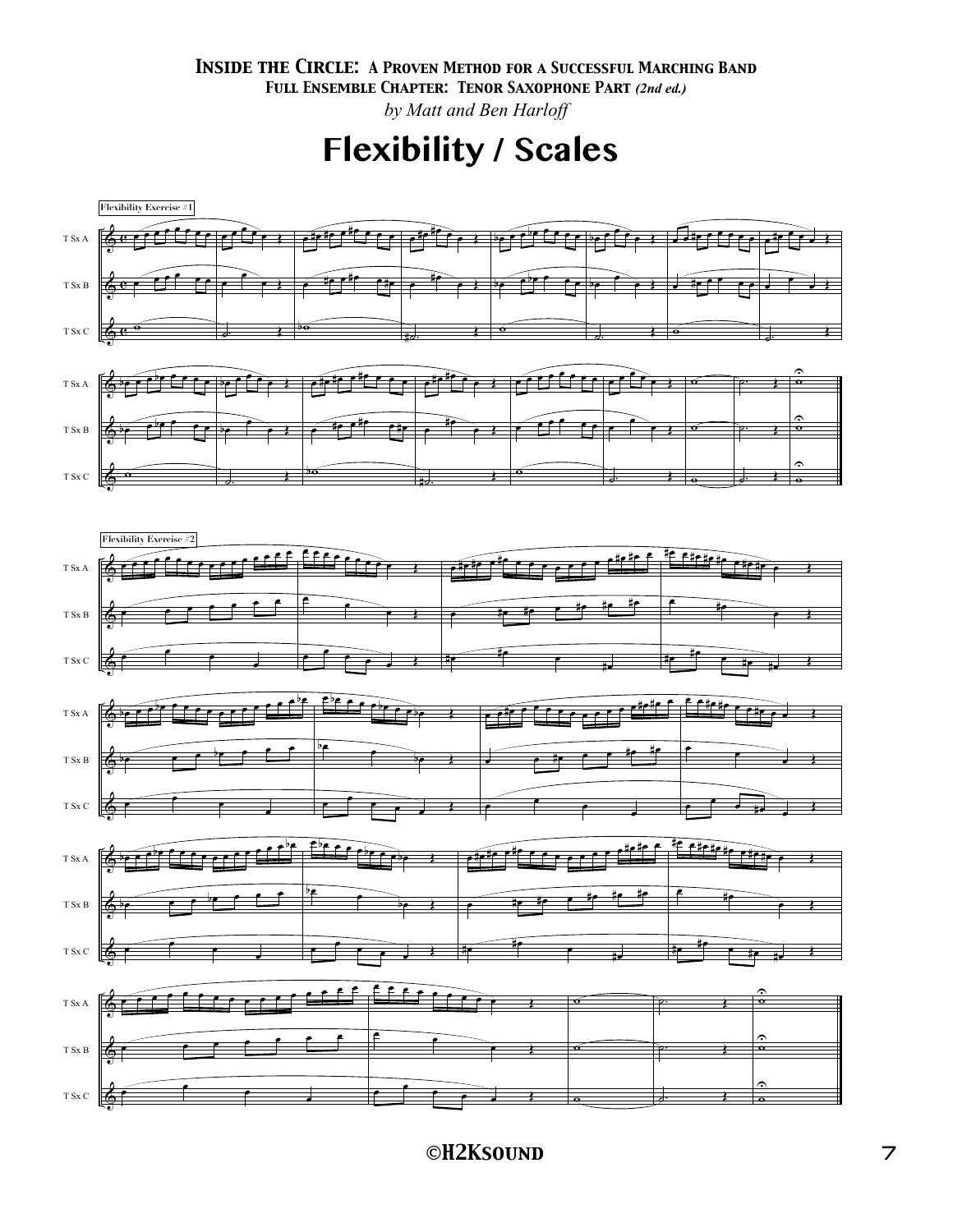*by Matt and Ben Harloff*

Flexibility / Scales







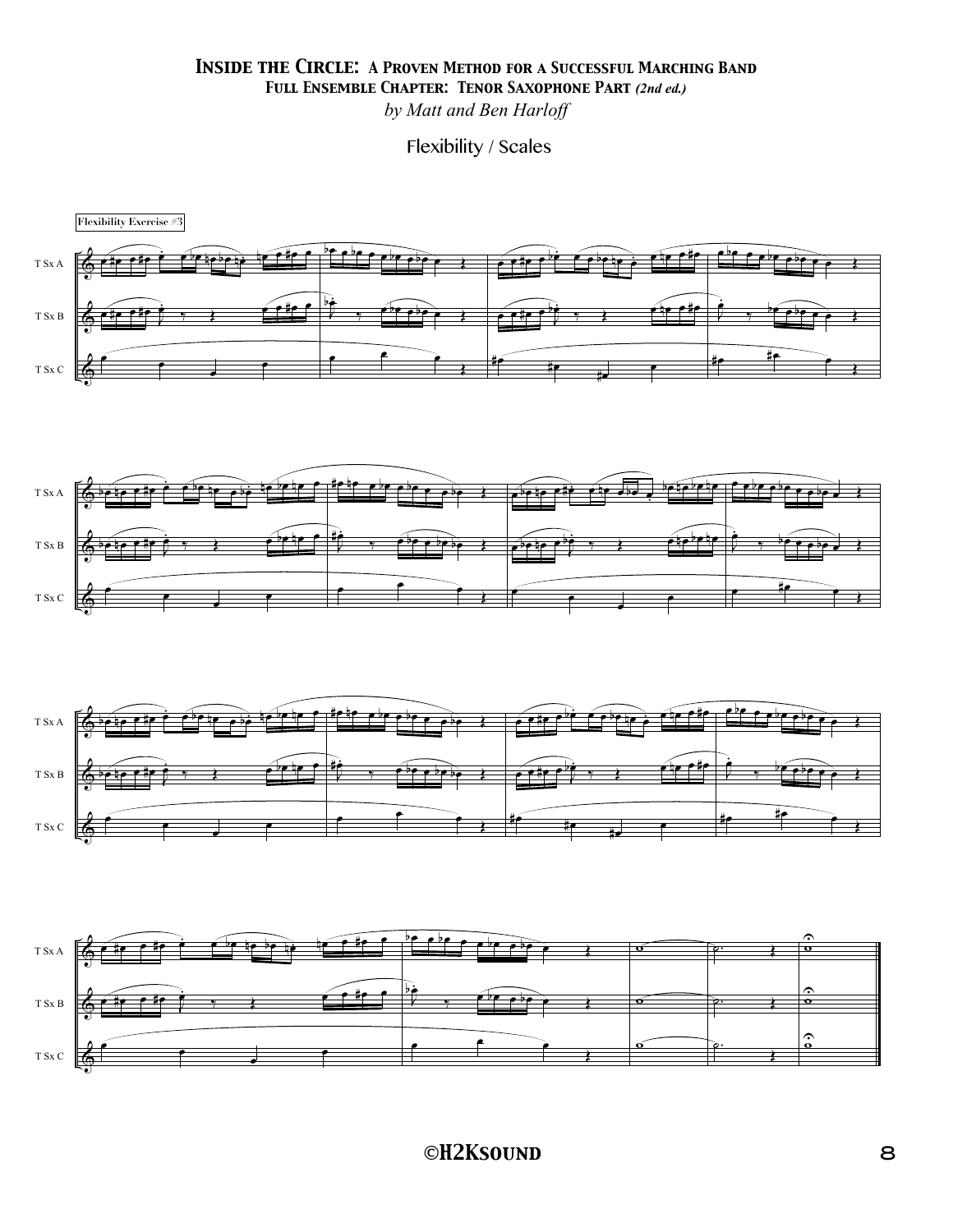*by Matt and Ben Harloff*

Flexibility / Scales

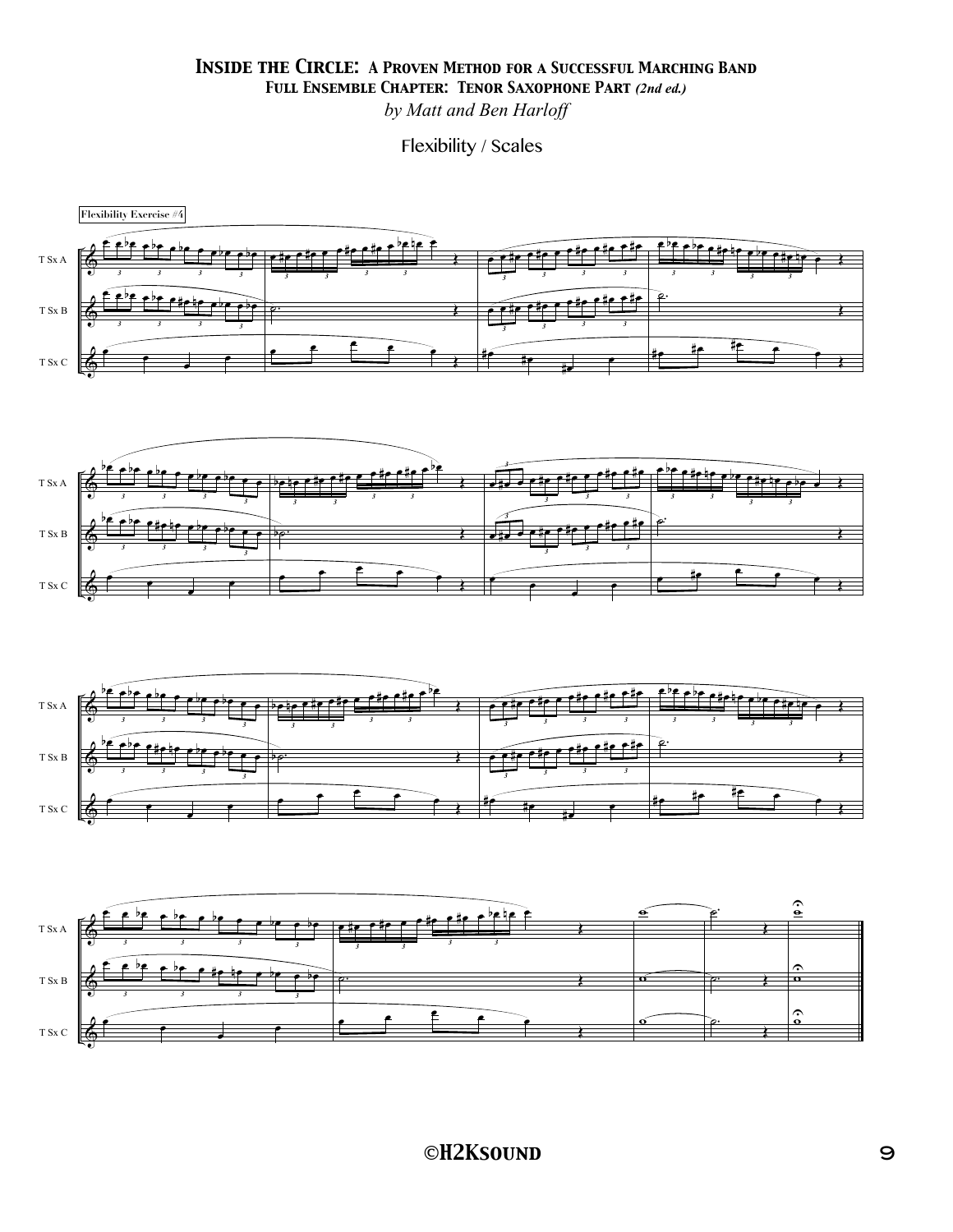Note Length / Shape Exercise

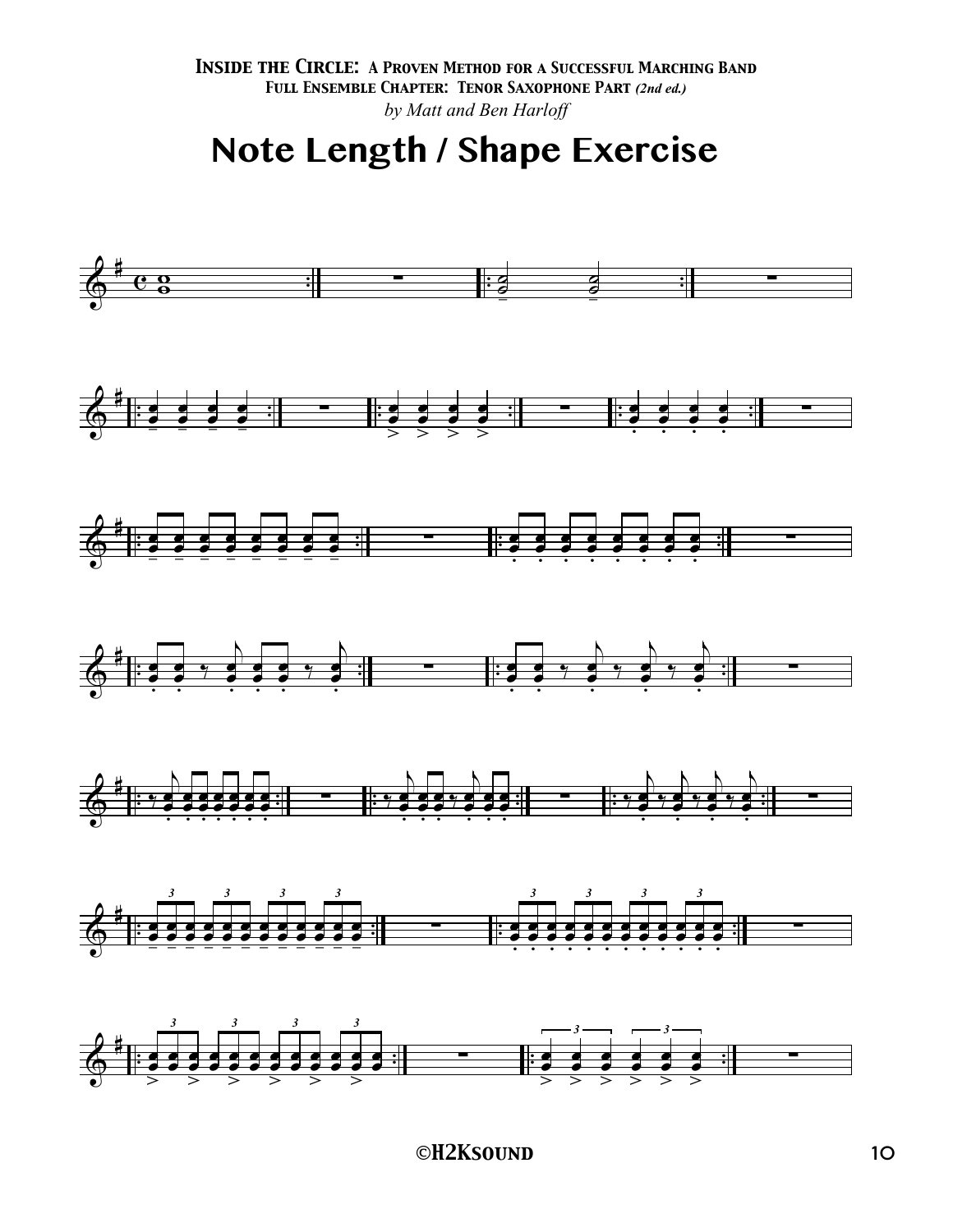#### **INSIDE THE CIRCLE: A PROVEN METHOD FOR A SUCCESSFUL MARCHING BAND** FULL ENSEMBLE CHAPTER: TENOR SAXOPHONE PART (2nd ed.) by Matt and Ben Harloff

Note Length / Shape Exercise

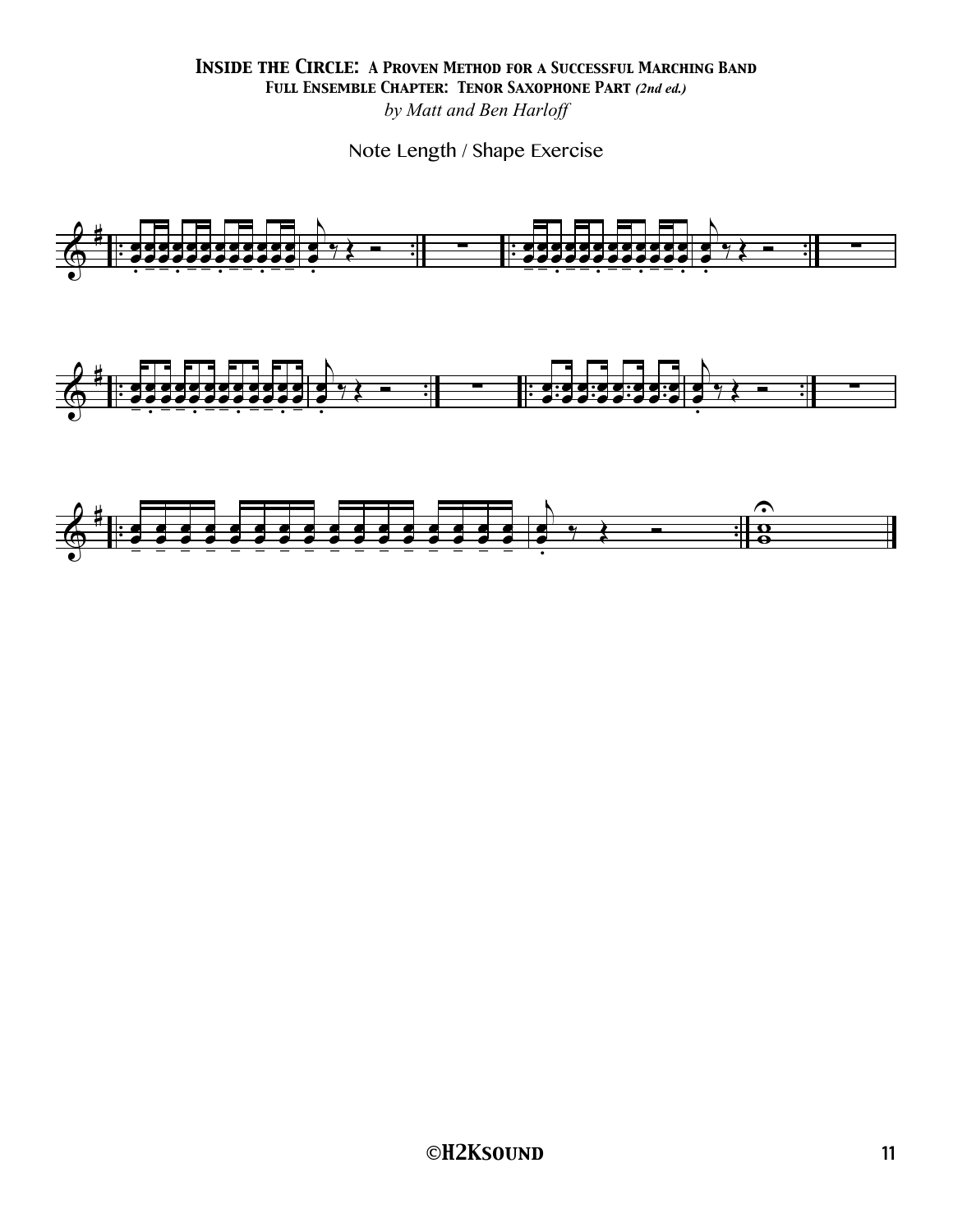## **Show Articulation Examples**

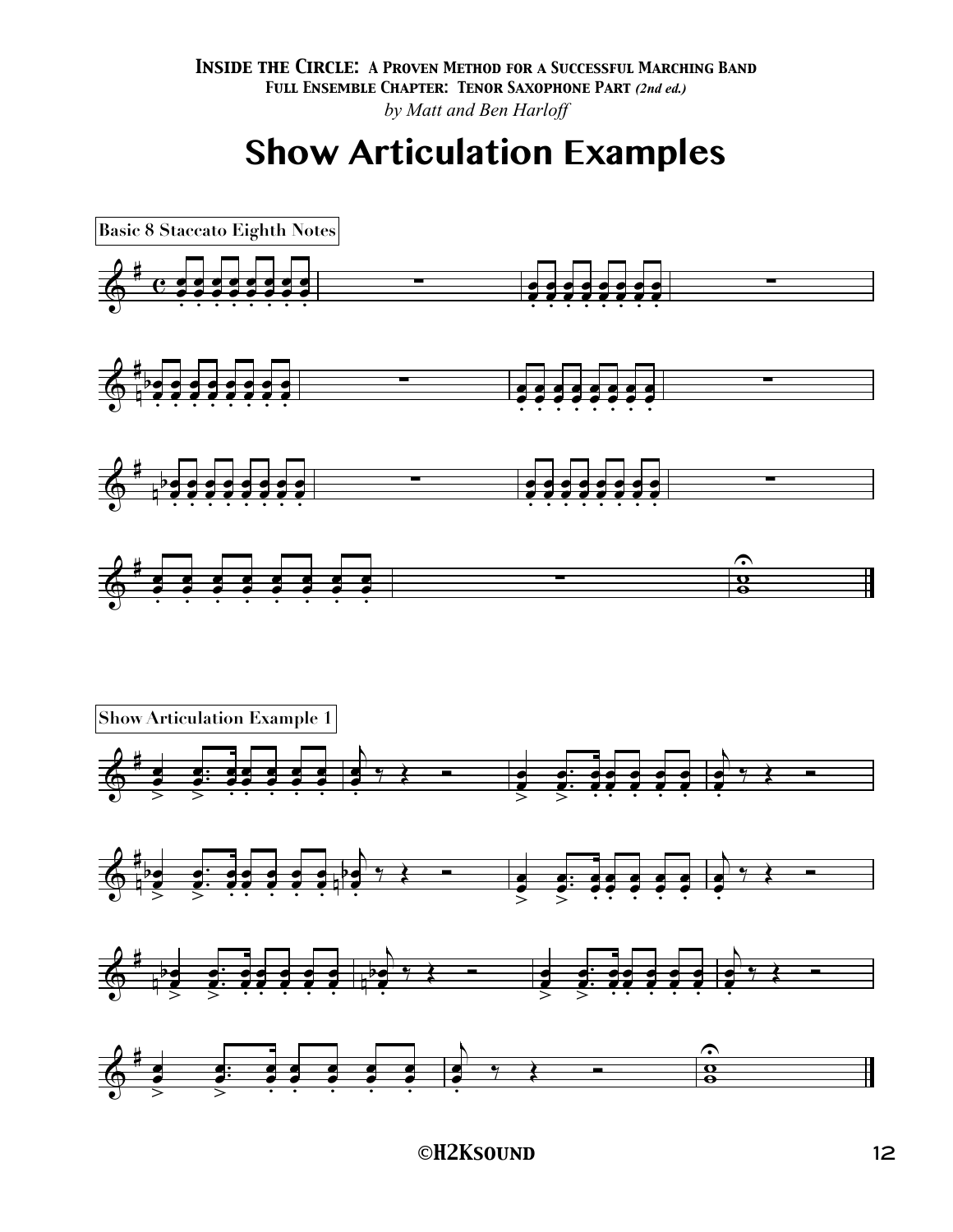#### **INSIDE THE CIRCLE: A PROVEN METHOD FOR A SUCCESSFUL MARCHING BAND** FULL ENSEMBLE CHAPTER: TENOR SAXOPHONE PART (2nd ed.) by Matt and Ben Harloff

#### Show Articulation Examples

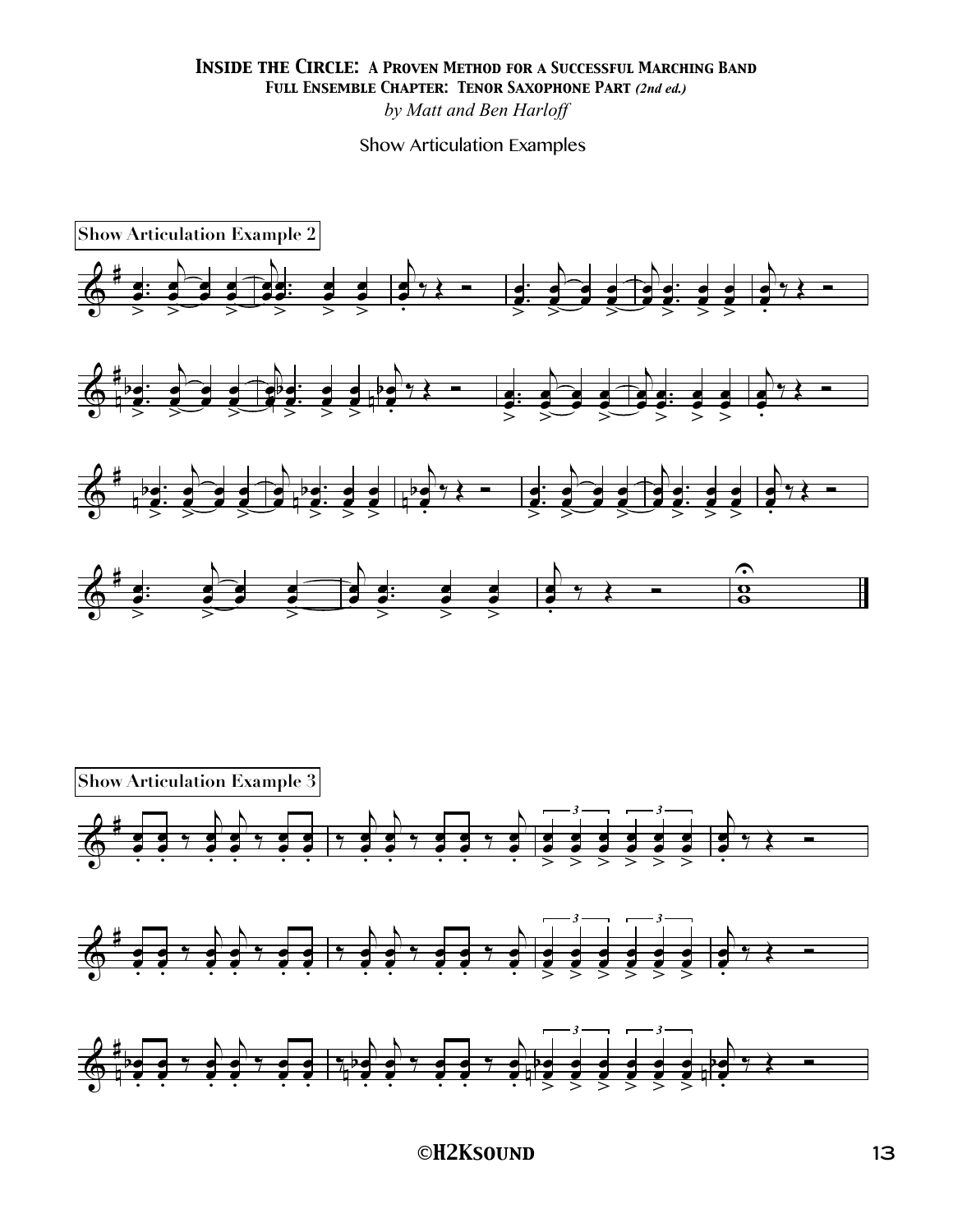Show Articulation Examples

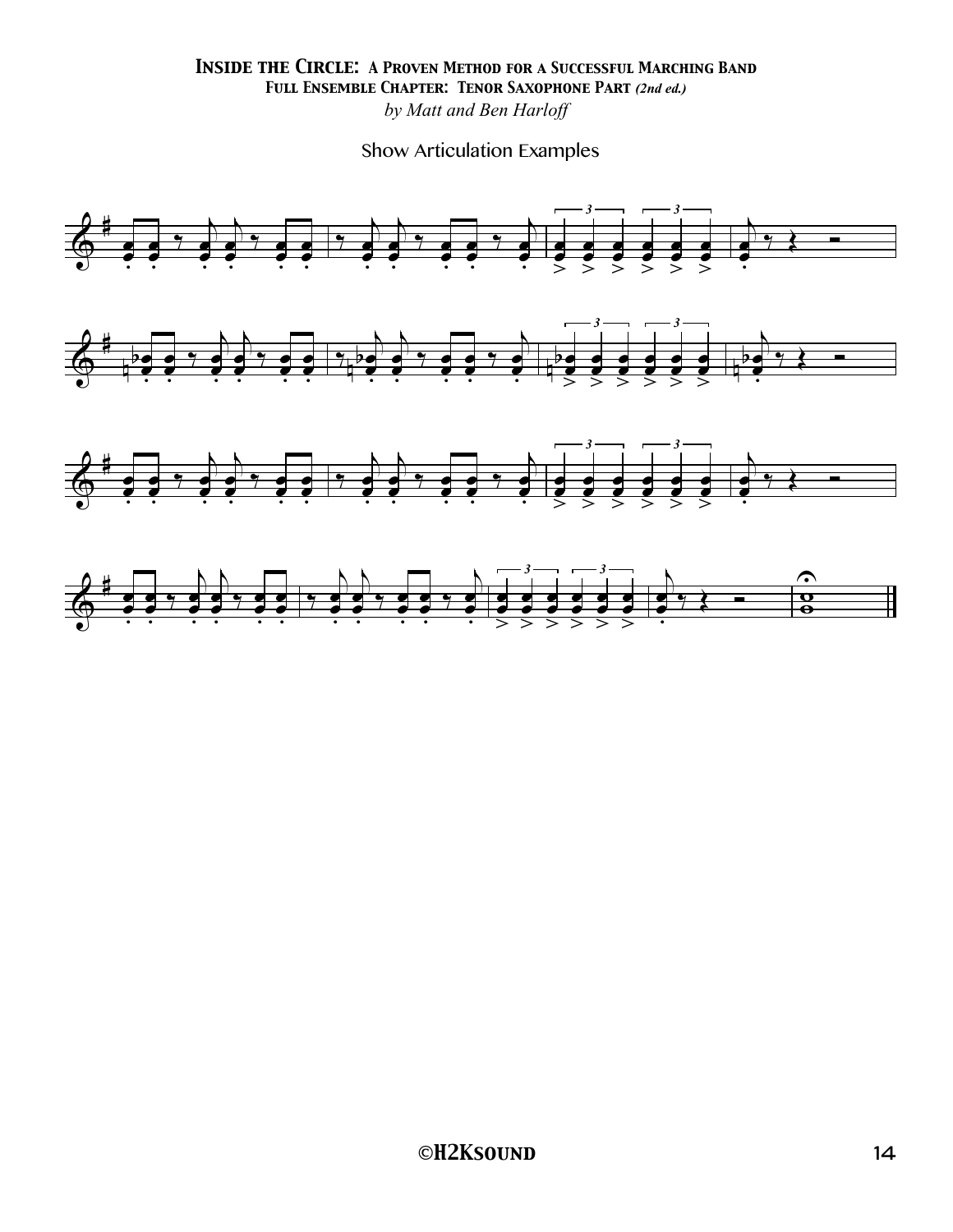## **Ensemble Fundamental Tuning Exercise**

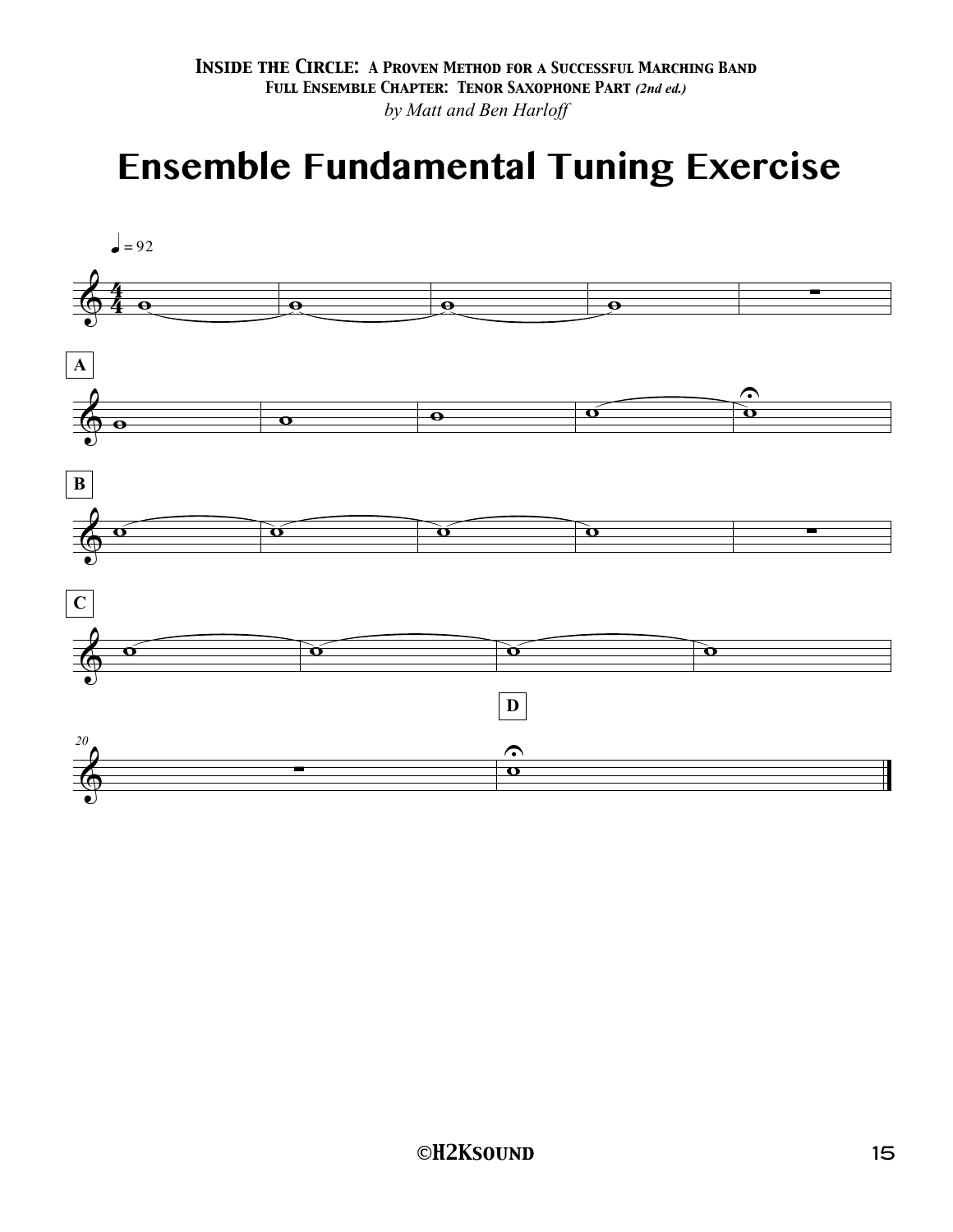## **Just Intonation Tuning Exercises**

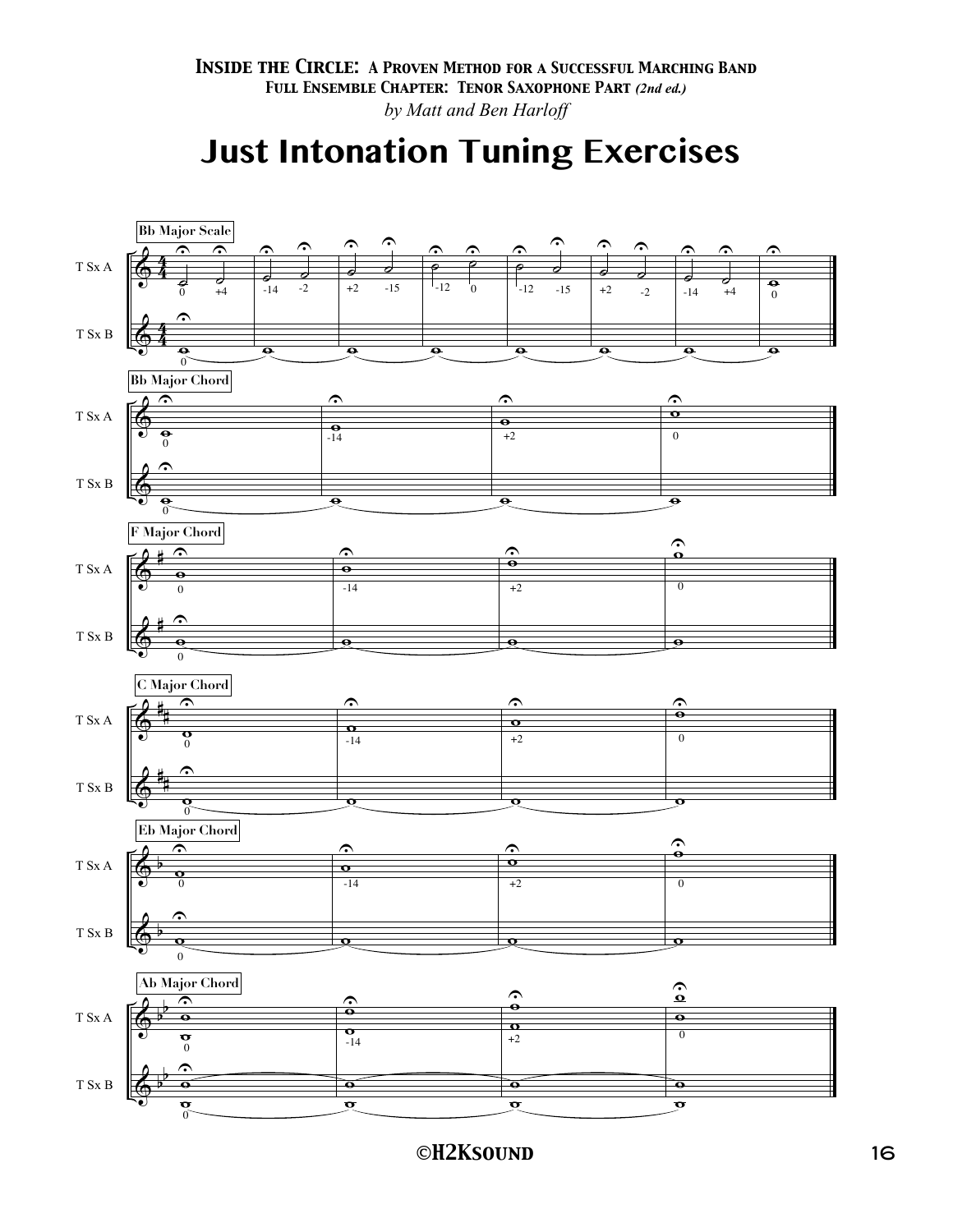

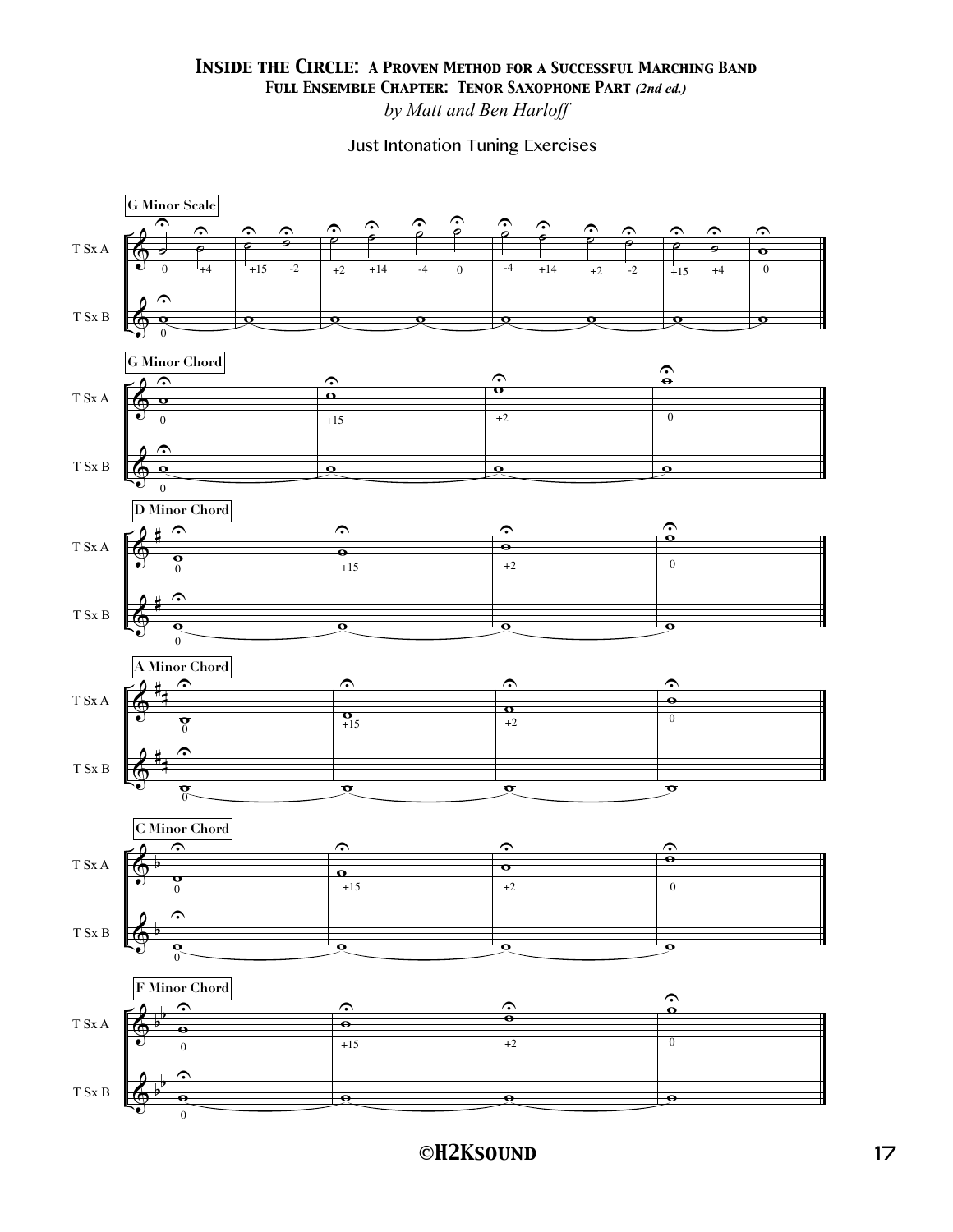#### *Inside the Circle: A Proven Method for a Successful Marching Band*

*Full Ensemble Chapter: Tenor Saxophone Part (2nd ed.)*

*by Matt and Ben Harloff*

## **Tuning Chart**

**Materials:** Instrument, tuner and patience.

#### **Tuning Steps:**

Step 1: Tune your fundamental pitch to get the instrument in tune. For Alto Sax: F# top of the staff, D on the staff and B on the staff. For Tenor Sax: B on the staff, C on the staff and G on the staff.

Step 2: Tune the note at a piano dynamic. Write down how many cents out of tune.

Step 3: Tune the note at a mezzo forte. Write down how many cents out of tune.

Step 4: Tune the note at a fortissimo. Write down how many cents out of tune.

Step 5: Experiment how to fix the intonation. Write down ways to place the note in tune.

Repeat Steps 2 through 4 all the way to the highest pitch.

\*\*\*Ways to adjust tuning: Firm-up Embouchure. Loosen Embouchure. Alternate Fingering.

#### **Tips:**

\*Start the chart with the lowest note.

\*When tuning each note, do not adjust the pitch to play in tune. Play the note as natural as possible.

This way you will be receiving your most accurate tendency on each pitch.

\*Each dynamic may have a different pitch tendency. Be patient with each dynamic to get the most accurate tendency.

\*Write +13 if you are sharp 13 cents. Write -10 if you are flat 10 cents. Write 0 if you are in tune.

\*Fix?: On the "Fix?" line write down what you need to do to adjust the pitch and play it in tune. You may want to fill out the entire chart come back later to fill in the "Fix?" line.

\*This sheet may take some time. You may have to complete the full chart in a couple of practice sessions.

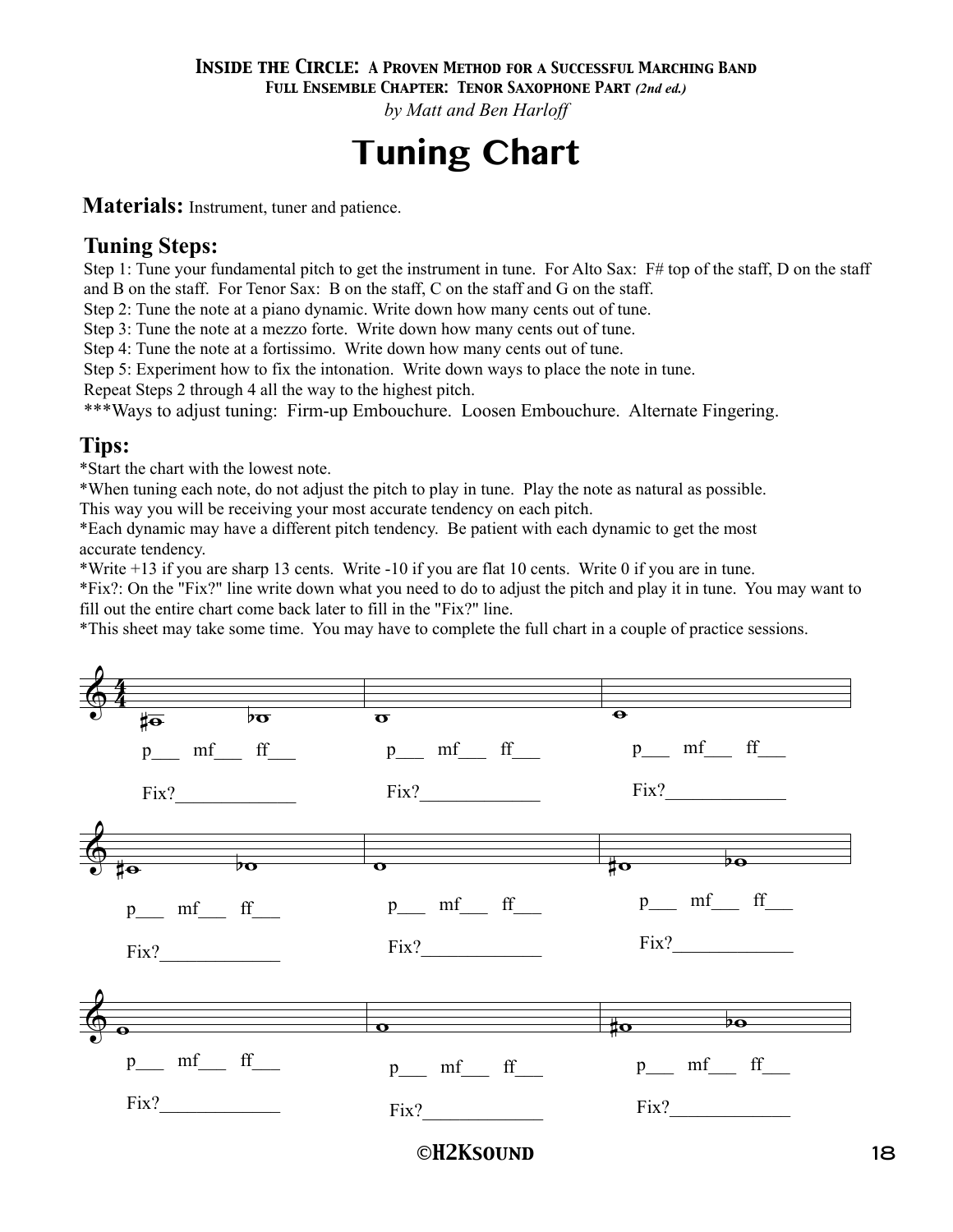*by Matt and Ben Harloff*

Tuning Chart

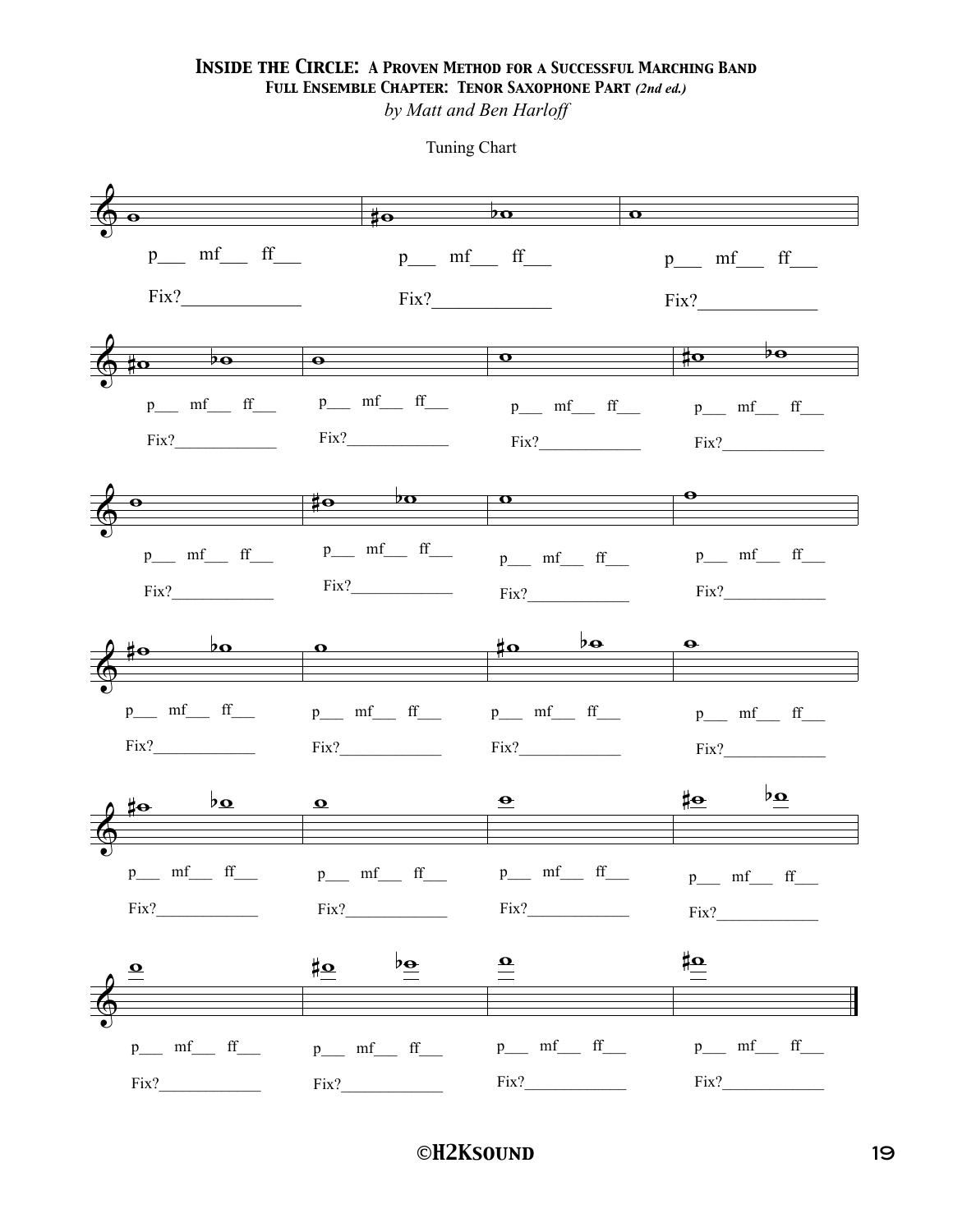#### *Inside the Circle: A Proven Method for a Successful Marching Band*

*Full Ensemble Chapter: Tenor Saxophone Part (2nd ed.)*

*by Matt and Ben Harloff*

## **Chorales**